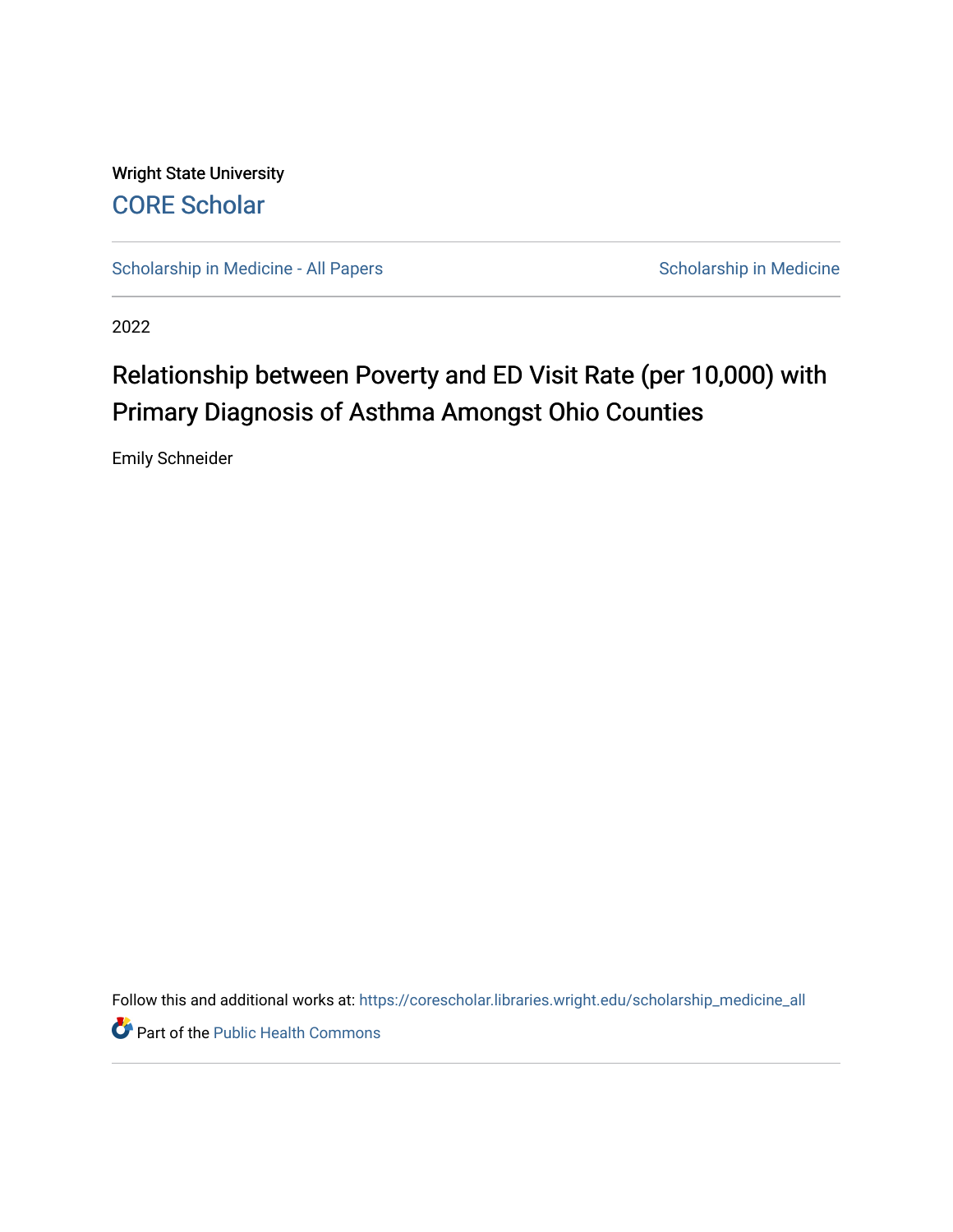# Relationship between Poverty and ED Visit Rate (per 10,000) with Primary Diagnosis of Asthma Amongst Ohio Counties Emily Schneider Dr. Amber Todd- Boonshoft School of Medicine MS4

Scholarship in Medicine Final Report

#### **Abstract**

*Objective:* Previous literature have found mixed results regarding poverty as a risk factor for asthma prevalence. More recently, national data obtained from Medicaid has shown that there is no association between poverty and asthma prevalence but has shown an association with asthma-related Emergency Department (ED) visits and hospitalizations. The objective of this study is to determine if this relationship is evident amongst the 88 counties in Ohio. *Methods:* Pearson correlations were conducted with the following variables: percent in poverty under age 18 and the ED visit rate with a primary diagnosis of asthma amongst children in each Ohio county. This data was further characterized by urban and rural counties and statistical analysis repeated. *Results:* There is an association between poverty and ED visit rates for children with the primary diagnosis of asthma in urban counties within Ohio ( $r = 0.421$ ;  $p \le 0.01$ ). Key Words: poverty, low-socioeconomic status, asthma, wheezing, epidemiology, childhood asthma, Emergency Department visits, ED Visit Rate.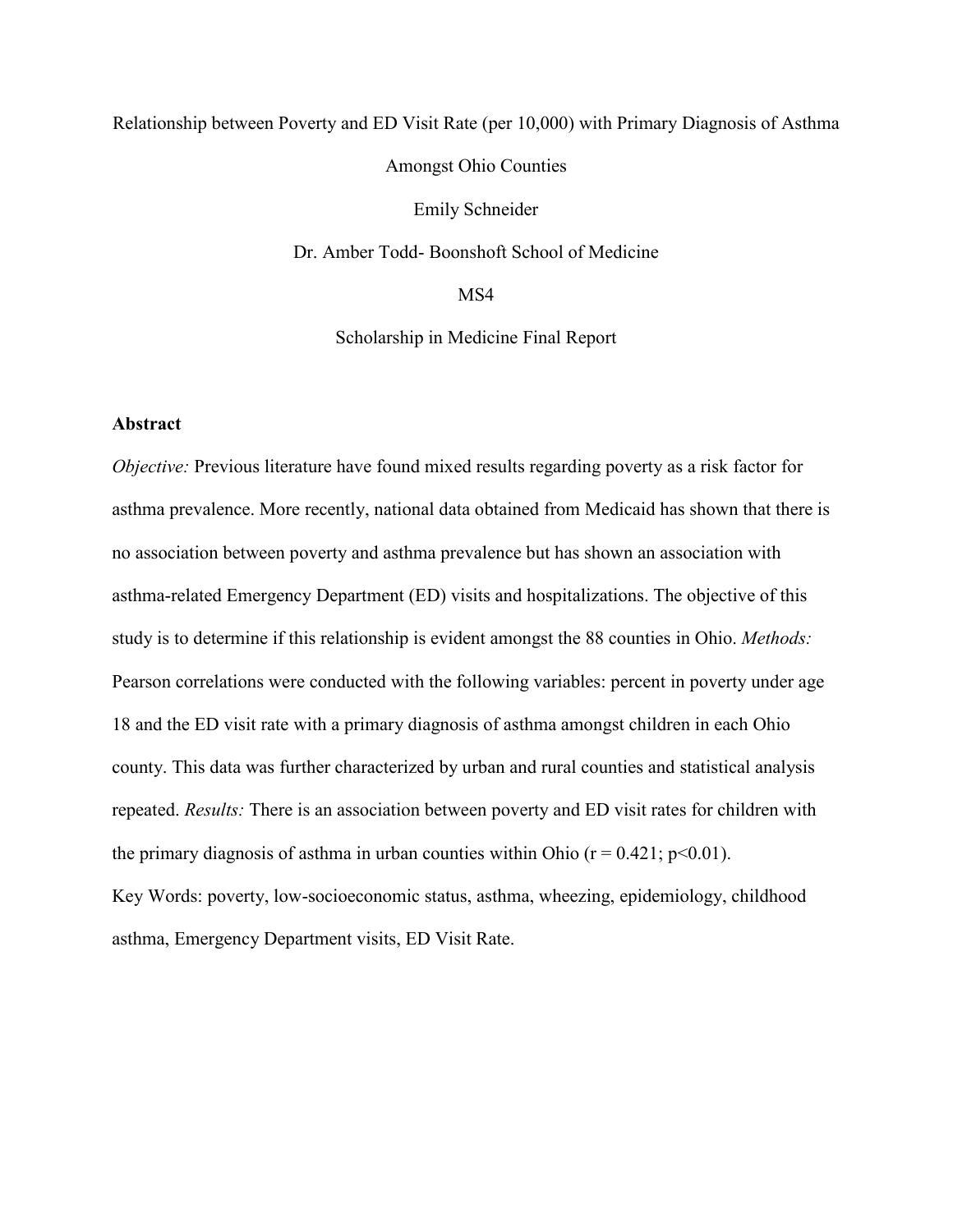## **Introduction/Literature Review**

Asthma is a chronic airway inflammatory disease. Chronic inflammation impairs breathing and can lead to airway obstruction.<sup>1,2</sup> During acute asthma exacerbation, bronchospasm of the smooth muscle of the airways, edema of the airways and mucus hypersecretion.  $1-3$  The constriction of the smooth muscle of the airways results in air trapping within the lungs; since exhalation of air is impaired, wheezing may be heard during auscultation.<sup>1,2</sup>

Asthma is a multifactorial disease, in which genetics, environment, and microbiome etiologies have been implicated.<sup>1,2</sup> Most commonly, type 2 inflammation is the source of the clinical symptoms noticed in asthmatic patients. <sup>2</sup> This inflammatory response includes, T helper lymphocytes, IL-4, IL-5, IL-14, eosinophils, mast cells, basophils, and IgE producing plasma cells.<sup>1,2</sup> The chronic airway inflammation that asthmatic patients experience can result in in tissue remodeling of the airways. Tissue remodeling produces smooth muscle hypertrophy, mucosal gland hypertrophy, goblet cell hyperplasia, subepithelial fibrosis/collagen deposition, and as previously mentioned, inflammatory cell influx.<sup>2</sup>

The exact etiology of asthma is unknown, but many risk factors have been determined thus far. Some of the described risk factors are respiratory infections early in life, genetics, exposure to various toxins, sensitization to inhalant allergens, individual microbiomes, vitamin D, and diet. $1,2$ 

Several studies have focused on social determinants of health as risk factors for asthma. There is evidence of a higher prevalence of asthma in urban areas with high poverty rates, such as New York City, New York and Chicago, Illinois. <sup>4</sup> Asthma is more prevalent among males, individuals living below the poverty level, and African Americans. <sup>5</sup> Gergen et al., found that African American children in Maryland were at increased risk for hospitalization for asthma, but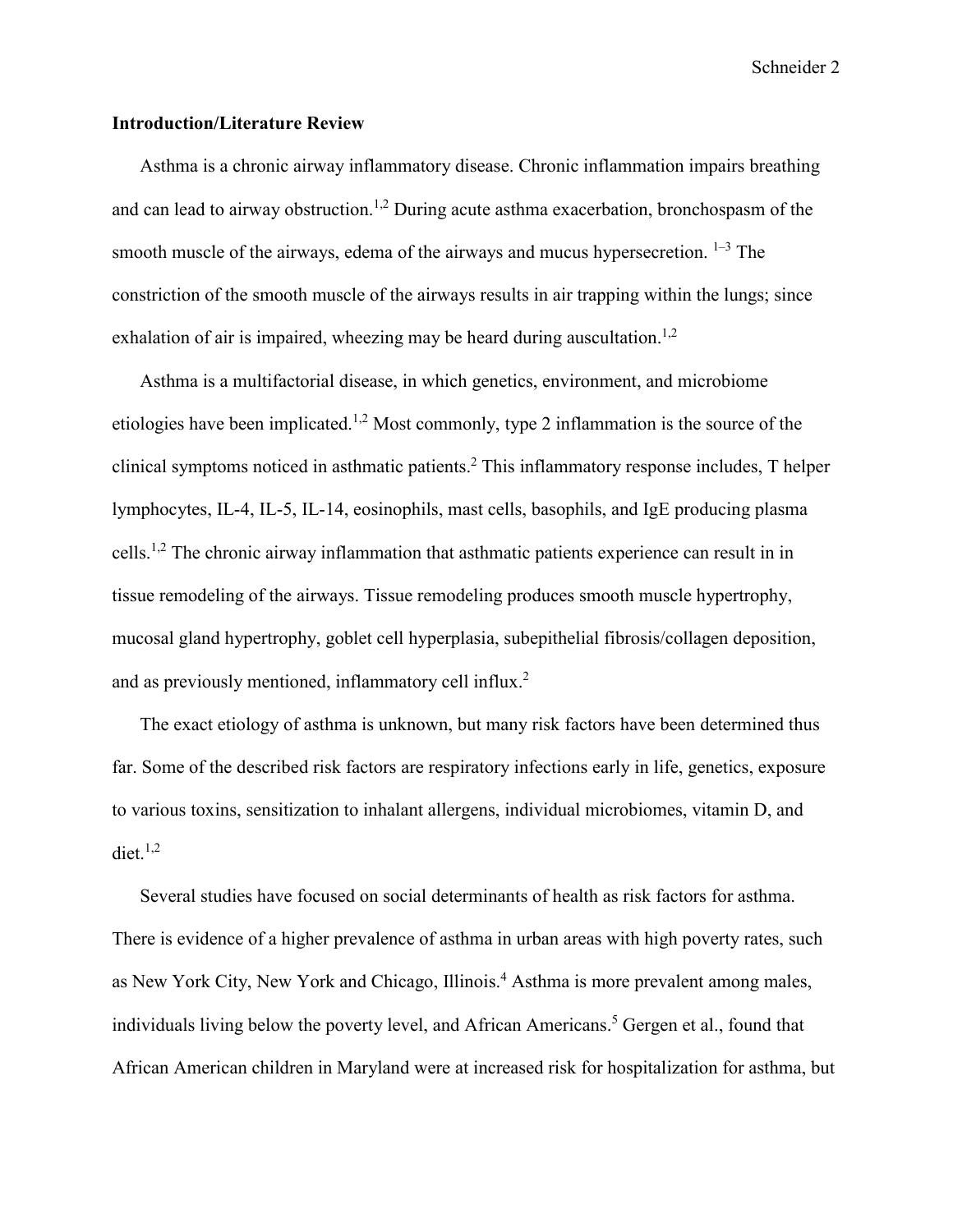when adjusted for poverty, these rates were not significantly different. This data provides additional evidence that poverty is a significant component of the difference in asthma prevalence amongst African Americans. <sup>6</sup> Not all studies substantiate this association as they were unable to prove a correlation between asthma prevalence and lower socio-economic status.<sup>7</sup> A more recent study looked at 1.5 million children with asthma enrolled in Medicaid from 2009- 2010. <sup>8</sup> This study corroborated Gergen et al., and demonstrated that children living in poor urban areas did not have an increased prevalence for asthma but did find an association with asthma-related ED visits and hospitalizations (risk ratio, 1.48; 95% CI, 1.24-1.36; and 1.97; 95% CI, 1.50-1.72, respectively).

A literature review focused on factors contributing to asthma amongst children living in urban neighborhoods identified several variables that could be responsible for an increase in asthma. Air pollution in the form of NO2 and O3 appear to be associated with asthma and wheezing. Additionally, asthma prevalence was found to be associated with public housing within New York and more specifically the presence of cockroaches withing public housing. Other allergens were found to be increased in neighborhoods with high asthma prevalence, such as mouse, cat, and dust mite. Environmental factors such as increased crime, decreased sense of safety, and increased sense of stress were found to be associated with asthma prevalence.<sup>9</sup>

With inconsistencies existing within the literature, more studies are necessary to clarify how poverty affects asthma and whether confounding variables can explain these inconsistencies. This is important because addressing risk factors associated with asthma is an ideal way to aid in a multi-faceted approach to decreasing morbidity and mortality associated with asthma in children. This study aims to substantiate this discussion of risk factors for asthma and the associated use of ED care amongst children in the 88 Ohio counties.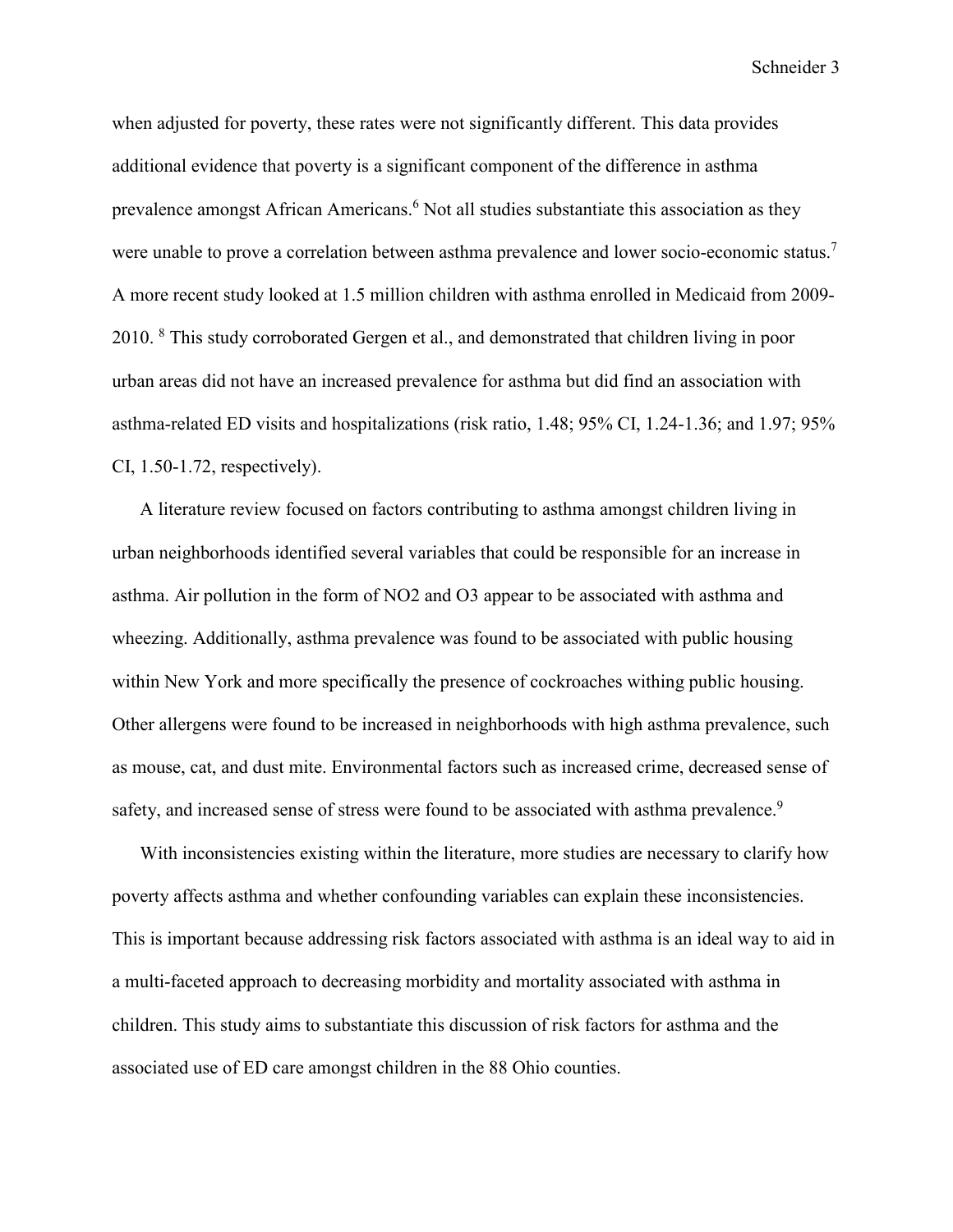## **Research Questions**

RQ1: Is poverty associated with ED visit rates for asthma amongst children in Ohio?

RO2: How is the association affected when the data is separated by rural vs. urban counties?

#### **Methods**

#### *Context/Protocol*

This study utilized data collected from public data sets accessible through the Ohio Department of Health website and the Small Area Income and Poverty Estimates (SAIPE) tool on the United States Census Bureau website. The Ohio Department of Health released a document titled, "Emergency Department and Hospital Visits for Asthma in Ohio" based on data taken from the Ohio Hospital Association Clinical-Financial Database.<sup>10</sup> The Small Area Income and Poverty Estimates (SAIPE) tool details the number in poverty and percent in poverty for each state and county.<sup>11</sup>

#### *Data Collection*

Data for the ED visit rate (per 10,000) with a primary diagnosis of asthma for each Ohio county was collected from Ohio Department of Health Website. The "Ohio Surveillance System for Asthma" tab was used to access the document for "Emergency Department and Hospital Visits for Asthma in Ohio 2019". This data was shared with the Ohio Department of Health by the Ohio Hospital Association which compiles hospital ICD that is offered on a voluntary basis by Ohio Hospitals. Table 7 "Emergency Visit Rates and Inpatient Hospital Rates for Patients with a Primary Diagnosis of Asthma, by County, 2016" was used for data collection in this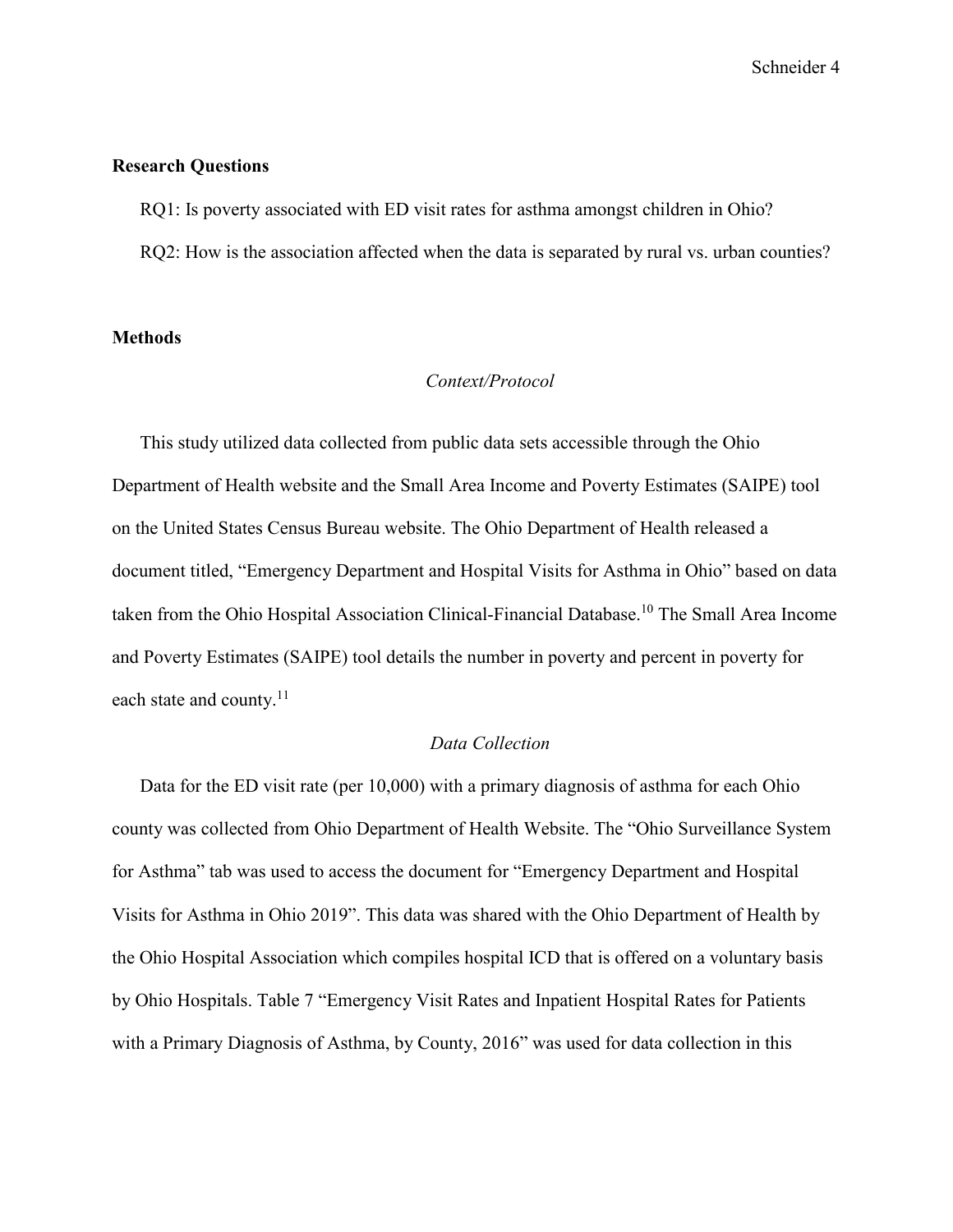study. Table 7 includes emergency visit rates with the ICD-9-CM Code 493.0–493.9X as the primary diagnosis for each of the 88 Ohio counties in 2016.<sup>10</sup>

The Small Area Income and Poverty Estimates (SAIPE) tool on the United States Census Bureau website was accessed to collect data for percent poverty for each Ohio County. Data provided by this tool is not a direct count but is an estimate based on survey data from the American Community Survey including the number of child exemptions on tax returns where gross income fell below the poverty threshold, SNAP benefit recipients, estimated resident population, total number of child exemptions on tax returns and the Census estimate of the number of people under age 18 in poverty. Data for the percent poverty under 18 years old for each of the 88 Ohio counties was taken from 2016 to correlate to the data used in the "Emergency Department and Hospital Visits for Asthma in Ohio 2019" document.<sup>11</sup>

#### *Data Analysis*

To determine if poverty is a potential risk factor for ED visits related to asthma, a Pearson correlation was performed with the percent poverty of individuals under the age 18 and the ED visit rate (per 10,000) with a primary diagnosis of asthma amongst children as variables, matched by each Ohio county. The data was further specified based on the United States Office of Management and Budget (OMB) classification of rural and urban counties. The previously described statistical analysis was conducted on the 46 rural Ohio counties and the 42 urban Ohio counties separately.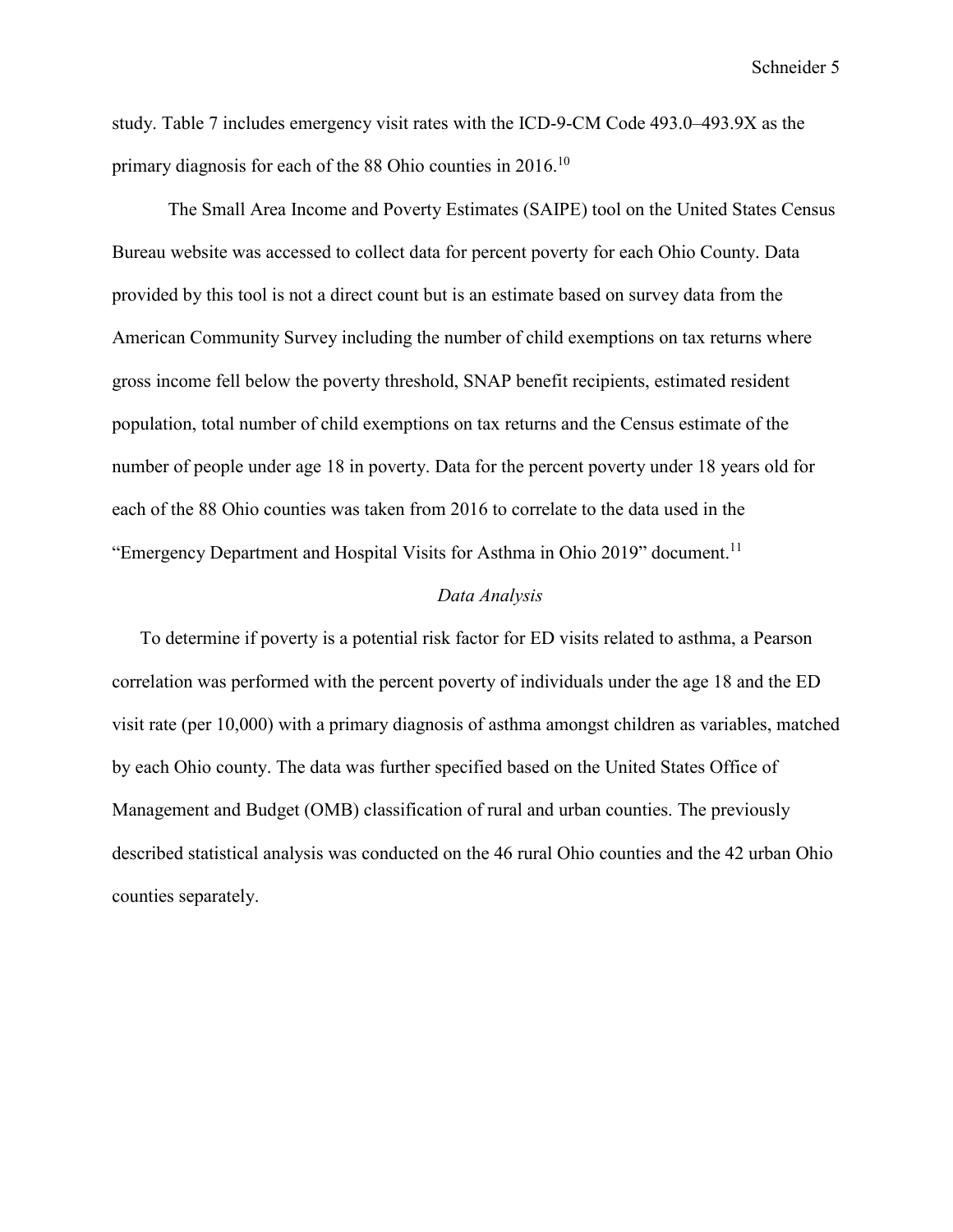#### **Results**

When a Pearson correlation was performed between the percent poverty of individuals under age 18 and ED visit rate (per 10,000) amongst children matched by Ohio county, a small but significant correlation was found ( $r = 0.232$ ;  $p < 0.05$ ) (**Figure 1**.). The data further divided into rural and urban counties based on the United States Office of Management and Budget (OMB) classification. When filtered into the 46 Ohio counties considered rural, there was no statistically significant correlation ( $r = 0.207$ ;  $p=0.207$ ). When filtered into the 42 Ohio counties considered urban, there was a significant moderate degree of correlation  $(r = 0.421; p < 0.01)$ 





*Figure 1. All Ohio Counties: Percent in Poverty Under 18 vs. ED Visit Rate (per 10,000) with Primary Diagnosis of Asthma*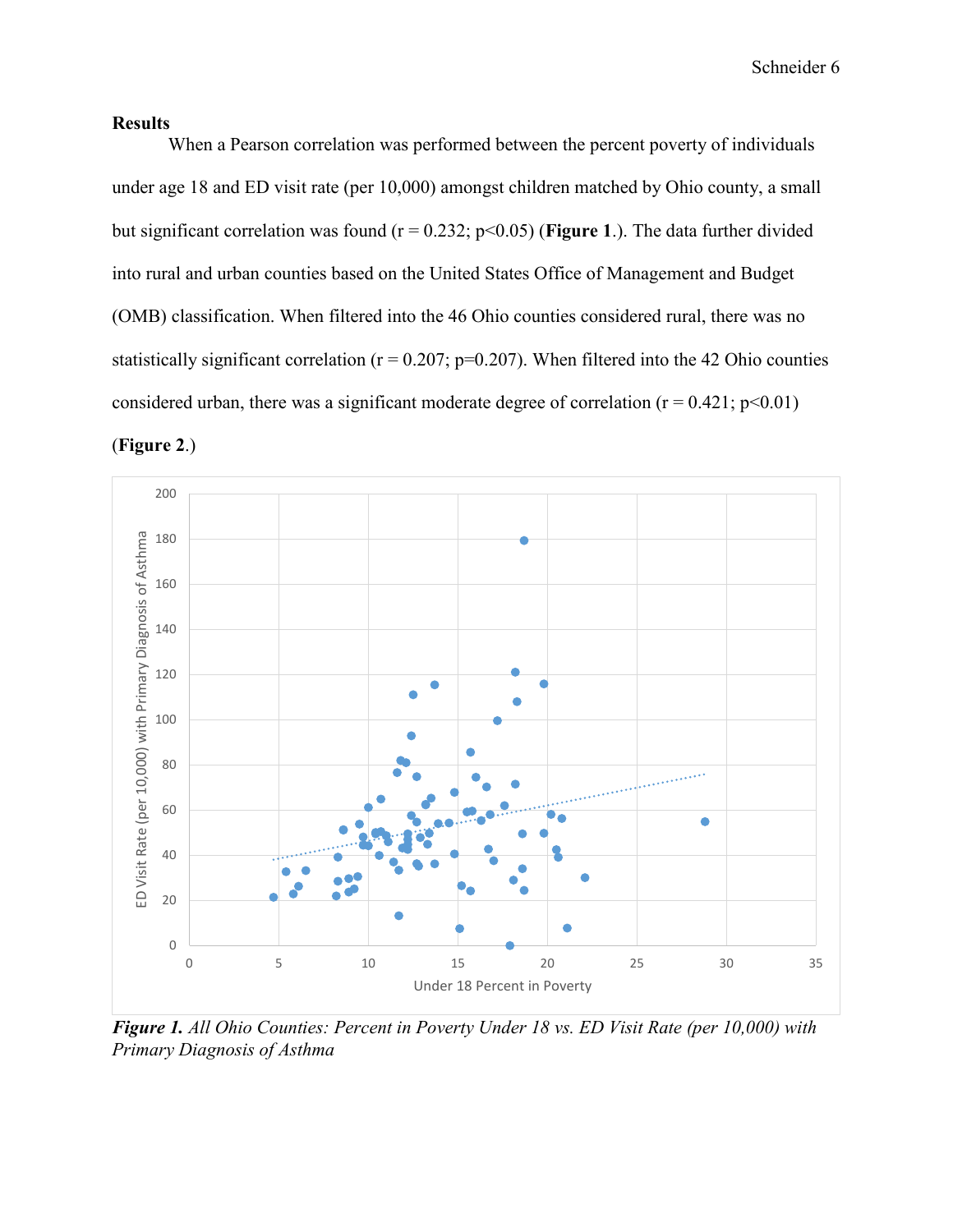

*Figure 2. Urban Counties in Ohio: Percent in Poverty Under 18 vs. ED Visit Rate (per 10,000) with Primary Diagnosis of Asthma*

#### **Discussion**

The statistical analysis performed comparing percent in poverty under 18 and ED visit rate (per 10,000) for children with primary diagnosis of asthma in the 88 Ohio counties, it is apparent that there is a correlation between the severity poverty and asthma necessitating ED care amongst Ohio children. After filtering the data set to classify the Ohio counties into urban versus rural, it is evident that this correlation is present primarily in urban counties in Ohio. There was no significant correlation between these variables in rural Ohio counties and the correlation increased to  $0.421$  ( $p<0.01$ ) once the rural counties were excluded from the analysis.

These results were unexpected as the relationship between poverty and asthma exacerbations would be expected to be present in urban and rural communities if poverty is the sole contributing factor. The results of this study suggest that there is another factor that contributes to the increased ED visit rates for asthma amongst urban counties that does not exist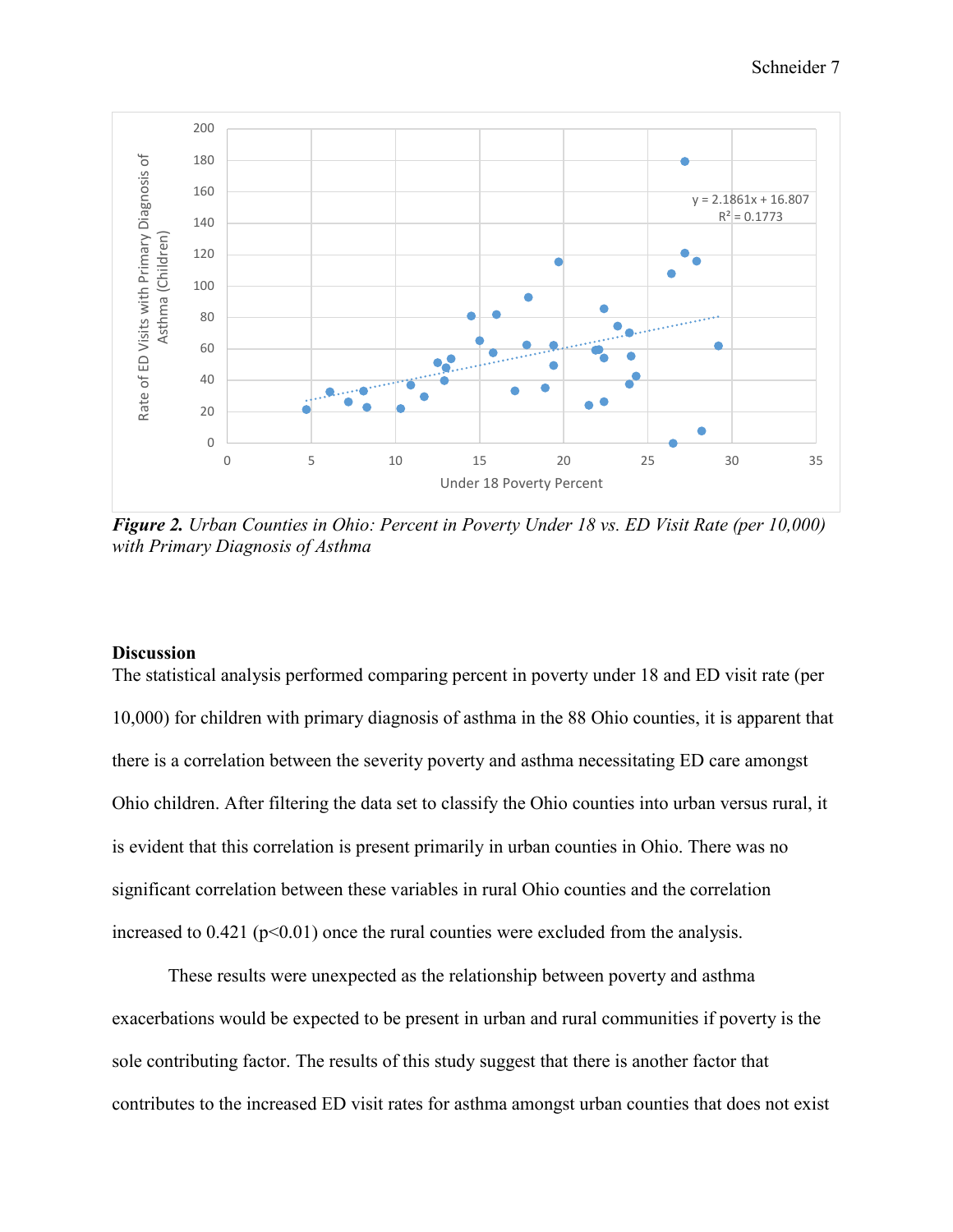the rural counties in Ohio. This study was limited by the use of public datasets, as such the link between poverty and asthma exacerbations cannot be established on an individual basis. Further research should be conducted to determine if this relationship can be explained by the variables discussed in the literature review: air pollution, public housing, allergens, crime, safety, or stress.<sup>9</sup>

These links are important for the clinical treatment of children as recognition of risk factor can facilitate prompt diagnoses and expedite lifesaving treatment. Also, understanding what factors contribute to asthma prevalence and asthma exacerbations will aid in educating guardians on what may be contributing to the patients' disease process and may offer a way to circumvent asthma exacerbations prior to necessitating a visit to an ED.

These benefits are useful in practicing medicine beyond the United States. Many studies have found a difference between asthma prevalence in rural and urban communities globally. Asthma symptoms where more common amongst adolescents in Caruaru (urban) Brazil versus Santa Maria (rural) Brazil.<sup>12</sup> A lower prevalence of asthma and atopy was found in rural Beijing compared to urban Beijing.<sup>13</sup> A study comparing prevalence of asthma in Tamil Nadu, India found a similar prevalence of 'diagnosed' asthma, but a greater prevalence of asthma symptoms in urban children 6-12, suggesting that the prevalence of asthma may be greater in urban Tamil Nadu.14 Rural Egyptian students that were fed farm milk had less allergic symptoms. Rural students were found to be exposed to greater amounts of endotoxin and had higher FEV1/FVCs, which supported the authors' clams that endotoxin exposure may be protective for asthma.<sup>15</sup> Additionally, studies have reported that rural areas in China, Papua New Guinea, Russia, Africa or Latin America have lower rates of asthma prevalence than urban areas.16 Though the differences between rural and urban prevalence of asthma and asthma symptoms is well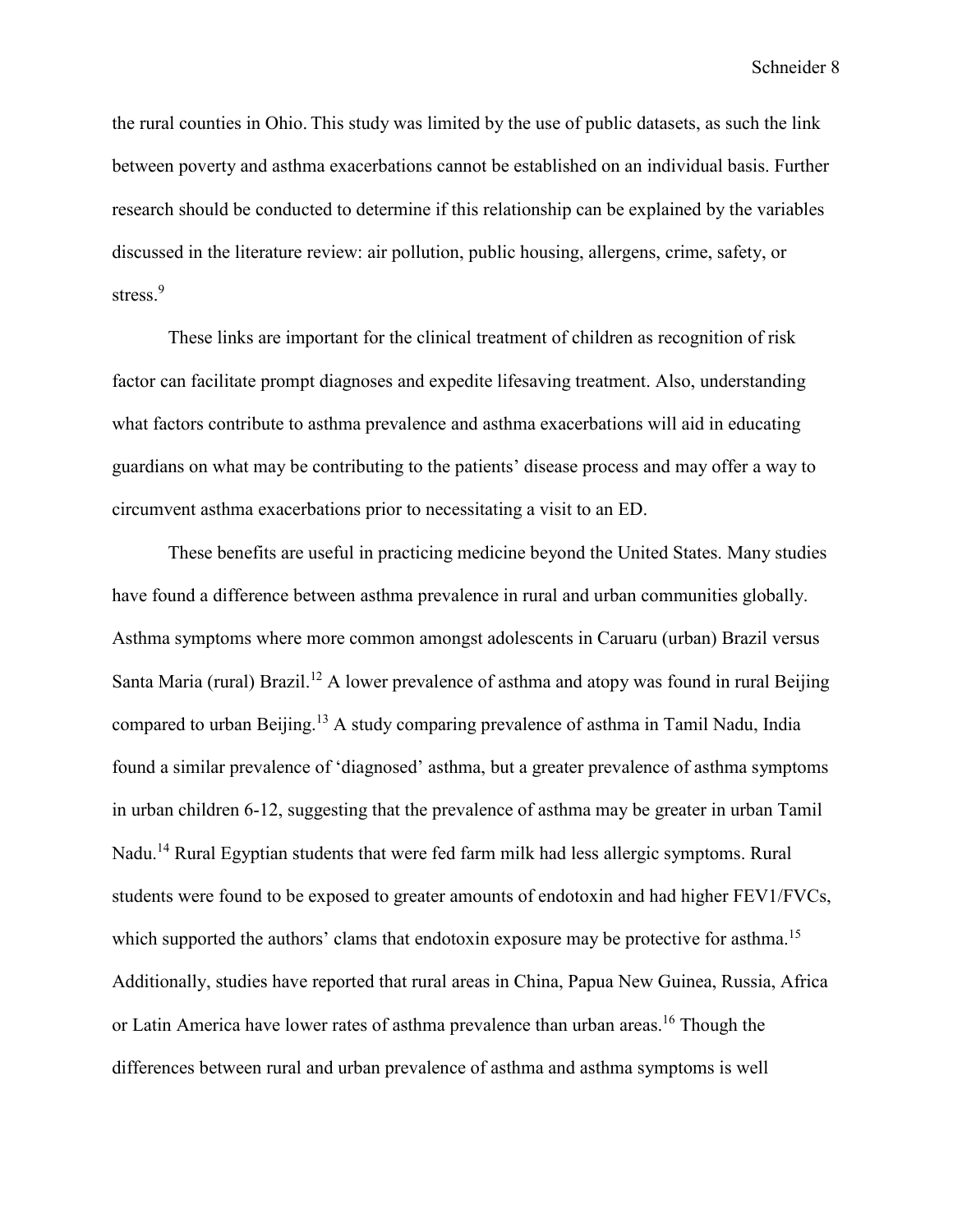documented, inconsistencies in the literature exist. Studies conducted in Arkansas, Turkey, Cyprus, and Korea have provided evidence of equivocal rates of asthma prevalence in urban and rural communities and higher rates of asthma prevalence in rural areas.<sup>17</sup> Further research should be conducted to delineate these differences in the literature to help identify a cause for the variation.

### **Conclusion**

This study further substantiates previous studies showing a relationship between poverty and asthma. In Ohio, there is an association between poverty and use of ED resources to treat asthma in children, specifically within urban counties. This data is significant as it is evidence that the problem of poverty influencing ED use for asthma persists in Ohio, despite being considered a largely rural state. By identifying risk factors associated with asthma a proactive approach may be taken to decrease morbidity and mortality associated with asthma in children. Further studies are needed to ascertain the cause of this association, and whether it can be explained by other variables such as a greater severity of asthma in urban children, air pollution, public housing, allergens, crime, safety, stress, or any other potential confounding factors.<sup>9</sup> This association may exist for a variety of reasons that cannot be addressed by the public datasets used in this study as they do not report additional characteristics for the study population. Additionally, with using public datasets which characterizes this data on the county-level there is potential for error in this analysis. Further studies should be conducted comparing poverty and ED utilization for asthma matched by individuals.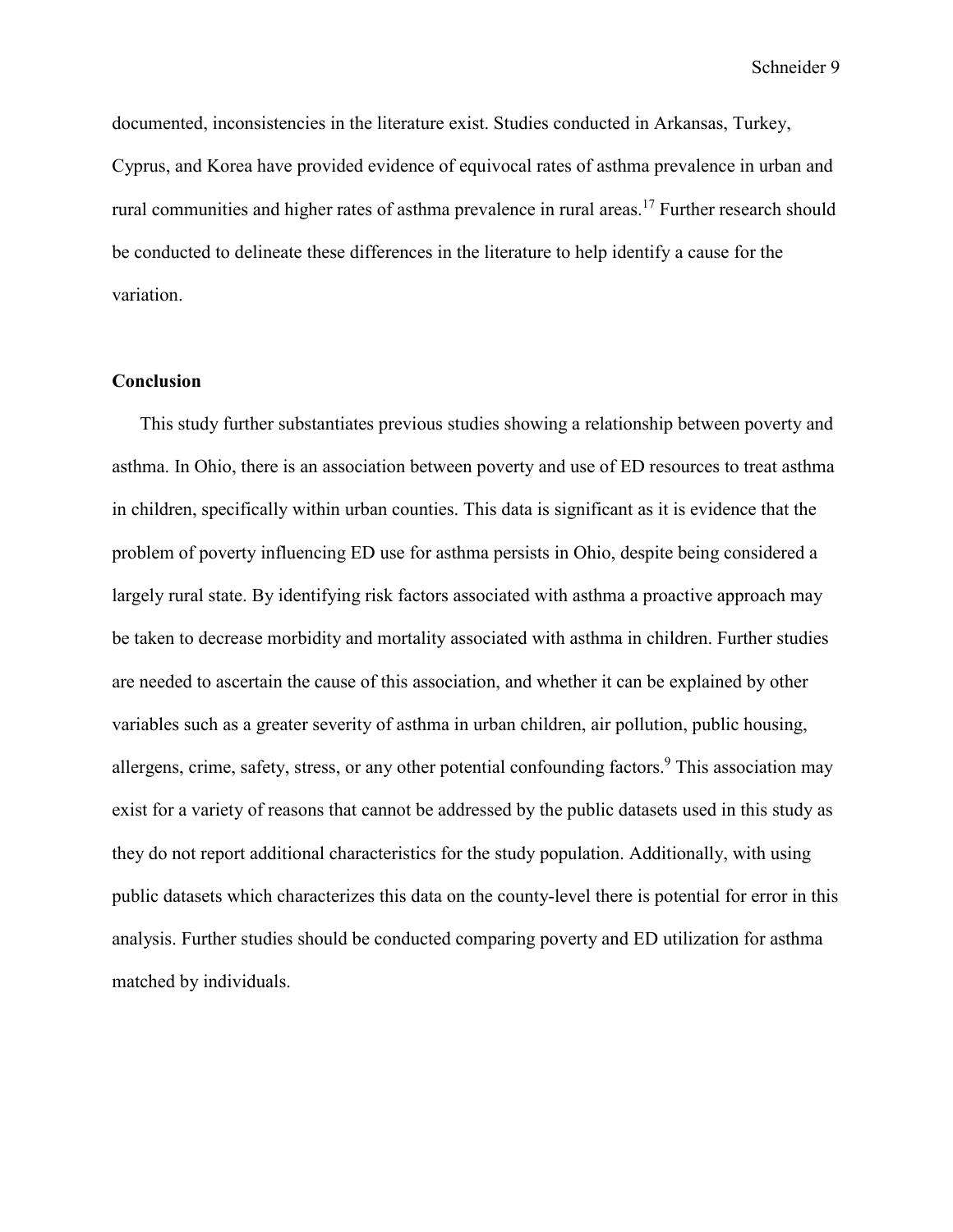## **References**

- 1. Asthma in children Symptoms, diagnosis and treatment | BMJ Best Practice. Accessed October 28, 2019. https://bestpractice-bmj-com.ezproxy.libraries.wright.edu/topics/enus/782?q=Asthma in children&c=suggested
- 2. Mims JW. Asthma: definitions and pathophysiology. *International forum of allergy & rhinology*. 2015;5 Suppl 1:S2-6. doi:10.1002/alr.21609
- 3. Castillo JR, Peters SP, Busse WW. Asthma Exacerbations: Pathogenesis, Prevention, and Treatment. *The journal of allergy and clinical immunology In practice*. 5(4):918-927. doi:10.1016/j.jaip.2017.05.001
- 4. Weiss KB, Gergen PJ, Crain EF. Inner-city asthma; The epidemiology of an emerging US public health concern. *Chest*. 1992;101(6 SUPPL.):362S-367S. doi:10.1378/CHEST.101.6.362S
- 5. Evans R, Mullally DI, Wilson RW, et al. National trends in the morbidity and mortality of asthma in the US. Prevalence, hospitalization and death from asthma over two decades: 1965-1984. *Chest*. 1987;91(6):65S-74S.
- 6. Wissow LS, Gittelsohn AM, Szklo M, Starfield B, Mussman M. Poverty, race, and hospitalization for childhood asthma. *American Journal of Public Health*. 1988;78(7):777- 782. doi:10.2105/AJPH.78.7.777
- 7. Gergen PJ, Mullally DI, Evans R. National survey of prevalence of asthma among children in the United States, 1976 to 1980. *Pediatrics*. 1988;81(1):1-7.
- 8. Keet CA, Matsui EC, McCormack MC, Peng RD. Urban residence, neighborhood poverty, race/ethnicity, and asthma morbidity among children on Medicaid. *Journal of Allergy and Clinical Immunology*. 2017;140(3):822-827. doi:10.1016/J.JACI.2017.01.036
- 9. DePriest K, Butz A. Neighborhood-Level Factors Related to Asthma in Children Living in Urban Areas: An Integrative Literature Review. *Journal of School Nursing*. 2017;33(1):8- 17. doi:10.1177/1059840516674054
- 10. Emergency Department and Hospital Visits for Asthma in Ohio 2019 | Ohio Department of Health. Accessed September 26, 2021. https://odh.ohio.gov/wps/portal/gov/odh/knowour-programs/asthma-program/media/emergency-department-and-hospital-visits-forasthma-in-ohio-2019
- 11. SAIPE. Accessed September 26, 2021. https://www.census.gov/datatools/demo/saipe/#/?map\_geoSelector=aa\_c
- 12. Solé D, Cassol VE, Silva AR, et al. Prevalence of symptoms of asthma, rhinitis, and atopic eczema among adolescents living in urban and rural areas in different regions of Brazil. *Allergologia et Immunopathologia*. 2007;35(6):248-253. doi:10.1157/13112991
- 13. Ma Y, Zhao J, Han ZR, Chen Y, Leung TF, Wong GWK. Very low prevalence of asthma and allergies in schoolchildren from rural Beijing, China. *Pediatric Pulmonology*. 2009;44(8):793-799. doi:10.1002/ppul.21061
- 14. Chakravarthy S, Singh RB, Swaminathan S, Venkatesan P. Prevalence of asthma in urban and rural children in Tamil Nadu. *National Medical Journal of India*. 2002;15(5):260-263.
- 15. Morcos MM, Morcos WM, Ibrahim MA, Shaheen MA. Environmental exposure to endotoxin in rural and urban Egyptian school children and its relation to asthma and atopy. *Minerva Pediatrica*. 2011;63(1):19-26.